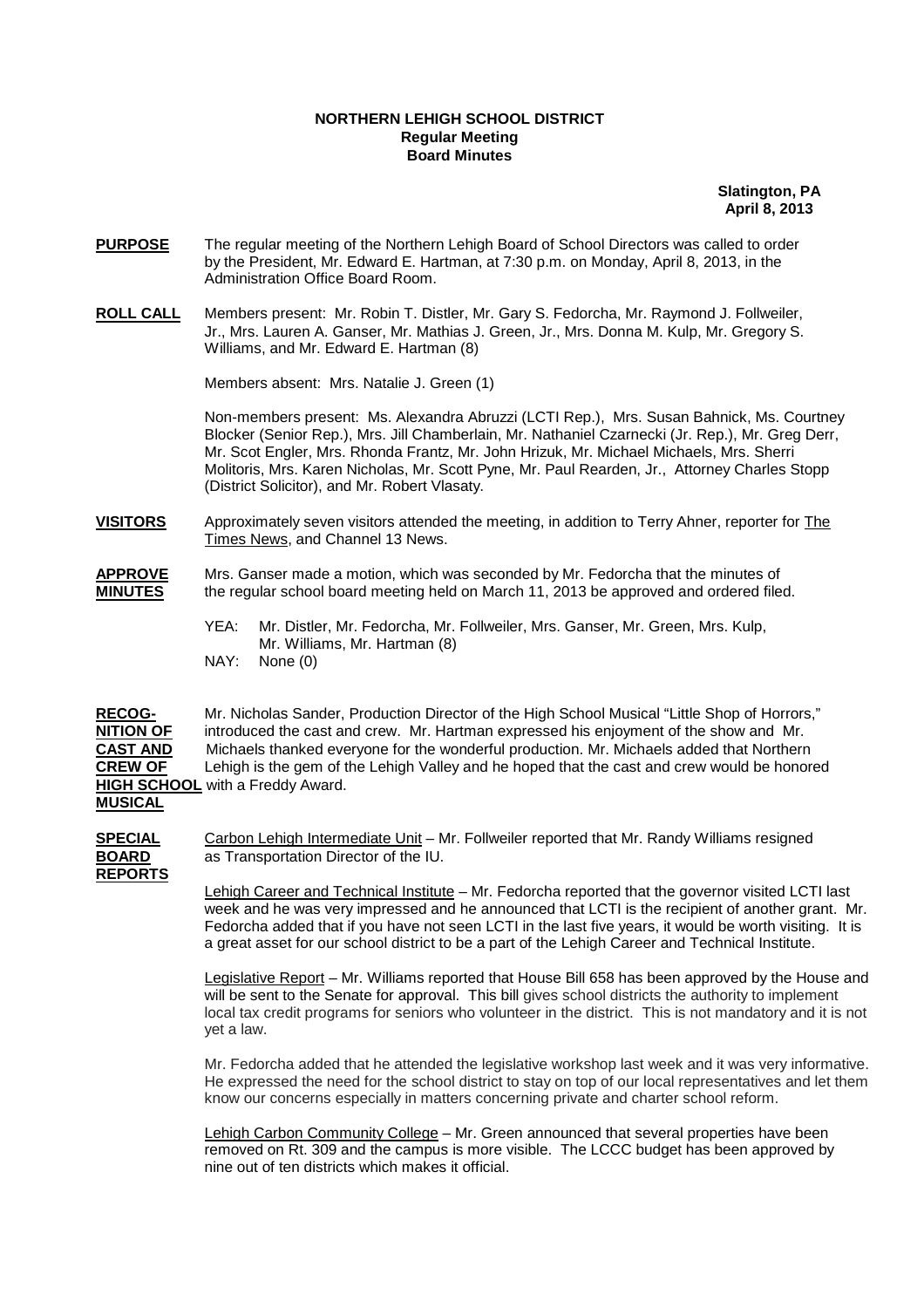**SPECIAL** Student Representatives to the Board Report – Ms.Courtney Blocker and Mr. Nathaniel Czarnecki **BOARD** distributed the written student representative report and verbally reported on its contents. Ms. **REPORTS** Alexandra Abruzzi, LCTI student representative, verbally reported on events at LCTI. **(cont.)**

Solicitor's Report – Attorney Stopp reported on a recent case in West Shore School District, where students in a split custody case may be considered a resident of both school districts which can affect transportation responsibilities to private schools.

 Business Manager's Report – Mrs. Molitoris reported that Portnoff Law Associates, Delinquent Tax Collector, has asked that we inform our legislators that we support Senate Bill 634 which states that as long as we pass a resolution notifying the counties in our district that they will not collect our delinquent taxes; they would be exempt from the 5% commission. We currently do this every year. We have notified Rep. Harhart that Northern Lehigh School District supports this bill and we are asking her to support it as well because it saves the district money.

 There are three resolutions on the agenda this evening. The first resolution was received from PSBA asking the general assembly to uphold its responsibility to provide reimbursement to school districts engaging in construction and renovation projects and to appropriately fund the program to ensure the reimbursement in a timely and predictable manner. Our Plan Con H was submitted, August 2011, but we have not received the approximately \$245,000 that should have been refunded. If this moratorium continues, and we never see the reimbursement, we stand to lose almost \$4 million.

Mrs. Frantz stated that the second resolution is concerning Pension Reform. This resolution is calling for reform to the pension system which would alleviate the burden placed on the local taxpayers while maintaining a fair benefit plan for employees. In 2008-2009 the employer contribution rate was 4.76%, it currently stands at 12.36% and within the next six to seven years it will exceed 30%. In the past five years, we have paid a total of roughly \$4.5 million into the retirement system. Over the next five years, the amount would be over \$15 million.

The third resolution, deals with Charter School funding formula. Initially, we received some reimbursement for charter schools but in the 2011-2012 school year, they discontinued reimbursing school districts for charter schools. Our costs have increased over the last 5 years from \$266,000 to \$451,000. The number of students participating went from 27 to 52. There are currently eleven house bills addressing charter school reform. Unfortunately, none of these bills addresses all of the issues. We have contacted Representative Harhart and Senator Argall's offices with our concerns on each bill.

Mr. Hartman asked what reason does the state give when we ask why they are not reimbursing the PlanCon projects. Mrs. Molitoris replied there is not enough money budgeted on that line item to reimburse all of the projects that were approved. Mr. Michaels added that we recently had a meeting with Representative Harhart and a representative from Senator Argall's office here at the District Office. Each of these concerns was addressed with them and Representative Harhart is interested in learning more about our concerns. Unfortunately, when they return to Harrisburg, they get a different spin on these issues. Mr. Argall's representative was very interested, asked some outstanding questions, and we feel that she will share our concerns with Senator Argall.

Superintendent's Report - Mr. Michaels asked Mrs. Michele Dotta and Mr. Greg Derr to report on the recent School Safety Task Force meeting. Mr. Derr announced that the meeting was held last Wednesday and was well attended. Trooper Mark Allen from the Bethlehem State Police barracks gave a short presentation to the group. The next meeting is at 6:45 p.m. on May 8, 2013. Mrs. Dotta added that during the presentation, they gave us a recommendation on how to handle an interior threat versus an exterior threat which was very helpful. A longer presentation is available for the whole staff. Mr. Michaels added that they made it clear that the lesson learned is the people who survived were the ones who fought back. The State Police also noted that they wished more school districts were as proactive as Northern Lehigh. Mr. Michaels added that school safety is not only an issue during the school day but also when the facilities are used in the evening. Lastly, it was emphasized again, that when you call 911, the police are in charge and parents cannot have all of the details. Mr. Michaels added that Northern Lehigh School District has a team that sits on the counterterrorism task force for this region.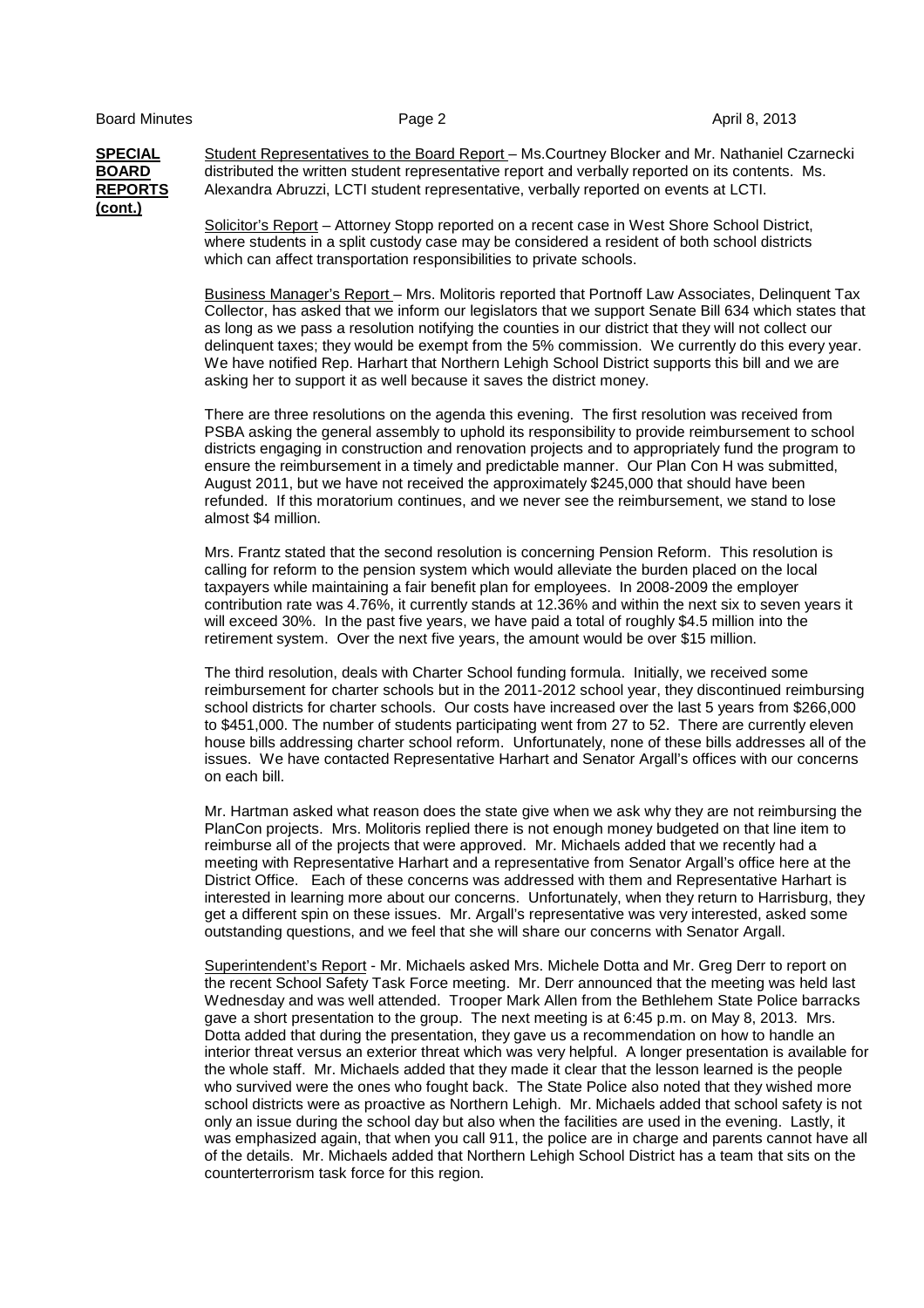| <b>Board Minutes</b> |
|----------------------|
|                      |

**SPECIAL** Mr. Michaels asked Mr. Vlasaty to update the board on recent events at the high school. Mr. **BOARD** Vlasaty reported on the recent searches conducted at the High School due to incidents that Vlasaty reported on the recent searches conducted at the High School due to incidents that **REPORTS** occurred in the community. The second search went very well. Mr. Vlasaty commended **(cont.)** the High School staff for their cooperation. A connect-ed call was also sent to inform parents. At the recent safety task force meeting, the state police commended us on our wand searches and advised us to continue that practice.

> Mr. Michaels asked Mr. Scott Pyne to discuss his first couple of weeks as acting principal at Slatington Elementary. Mr. Pyne commented that he is very excited about the changes taking place. With the help of Mrs. Sue Mengel, Mrs. Sue Beil and the rest of the faculty, we should be getting recognized by the IU for full implementation of the Tier 1 positive behavior support. He further stated that PSSA testing is underway and running smoothly, and with the help of Mrs. Kristie Borger, the curriculum is transitioning into the common core. Mr. Michaels added that last week Mr. Pyne participated in a very good team building activity with the staff.

 Mr. Hartman reported that an executive session was held prior to tonight's meeting to discuss personnel issues.

**PERSONNEL** Mr. Williams made a motion, which was seconded by Mr. Follweiler, that the Board of Education approves the following personnel items:

| Appointment   | Samantha Sontag                                                                            | Temporary Vacancy Replacement                                                                                                               |
|---------------|--------------------------------------------------------------------------------------------|---------------------------------------------------------------------------------------------------------------------------------------------|
| Instructional | Assignment                                                                                 | High School Science Teacher replacing an<br>employee on family medical leave.                                                               |
|               | Salary:                                                                                    | Substitute Teacher Rate Days 1-30; Day 31 and beyond<br>\$44,000 prorated (Step 1 Bachelors on the 2012-2013<br><b>CBA Salary Schedule)</b> |
|               | Effective:<br><b>Termination Date:</b>                                                     | February 8, 2013<br>upon return of full time employee                                                                                       |
| Family        | Approve the request of employee #1410 to take a twelve week Family Medical Leave beginning |                                                                                                                                             |

Family Approve the request of employee #1410 to take a twelve week Family Medical Leave beginning on Medical March 11, 2013 for medical reasons. She will be using accumulated sick days in conjunction with Leave her family medical leave. She plans to return to her current teaching position upon release from Her physician on or about April 15, 2013.

 Substitute- Approve the following substitute teacher for the 2012-2013 school year at the 2012-2013 Instructional substitute teacher rates as approved on the Supplementary Personnel Salary Schedule:

> Jenimida Christiansen\* – Social Studies **\*Pending verification of Missing Documents**

| Co-Curricular | Jeff Miller            | Head Boy's Basketball Coach                           | \$7,084.32 |
|---------------|------------------------|-------------------------------------------------------|------------|
| Appointments  | Dennis Rehrig          | Asst. Boy's Basketball Coach                          | \$4,604.11 |
| 2013-2014     | <b>Richard Mantz</b>   | Asst. Boy's Basketball Coach (JH)                     | \$4,604.11 |
|               | <b>Trevor Miller</b>   | MS Boy's Basketball Coach                             | \$3,099.11 |
|               | Anthony Thomas         | Head Girl's Basketball Coach                          | \$7,084.32 |
|               | <b>Brandon Hibbler</b> | Assistant Girl's Basketball Coach                     | \$4,604.11 |
|               | Sarah Arndt            | MS Girl's Basketball Coach                            | \$4,512.82 |
|               | Steve Hluschak, Jr.*   | Head Wrestling Coach                                  | \$7,084.32 |
|               | Kathi Neff             | Cheerleading Advisor - Shared Stipend                 | \$1,565.36 |
|               | LeAnn Hoch             | Cheerleading Advisor - Shared Stipend                 | \$1,565,36 |
|               |                        | *Pending verification of missing personnel file items |            |
|               |                        |                                                       |            |

| Co-Curricular     | Mike Mantz                | Assistant Boy's Basketball Coach  |
|-------------------|---------------------------|-----------------------------------|
| <b>Volunteers</b> | <b>Richard Roberts IV</b> | Assistant Boy's Basketball Coach  |
| 2013-2014         | Jaclyn Follweiler         | Assistant Girl's Basketball Coach |
|                   | Michael Hofmann, Jr.      | Assistant Girl's Basketball Coach |

Game Approve the following person as a Game Worker for the 2012-2013 school year. Game Workers Workers consist of ticket sellers and takers, game announcers, scoreboard operators, timers, 2012-2013 field judges, scorekeepers. Rate of pay is consistent with the rates approved on the 2012-2013 Supplementary Personnel Salary Schedule: Katrina Wehr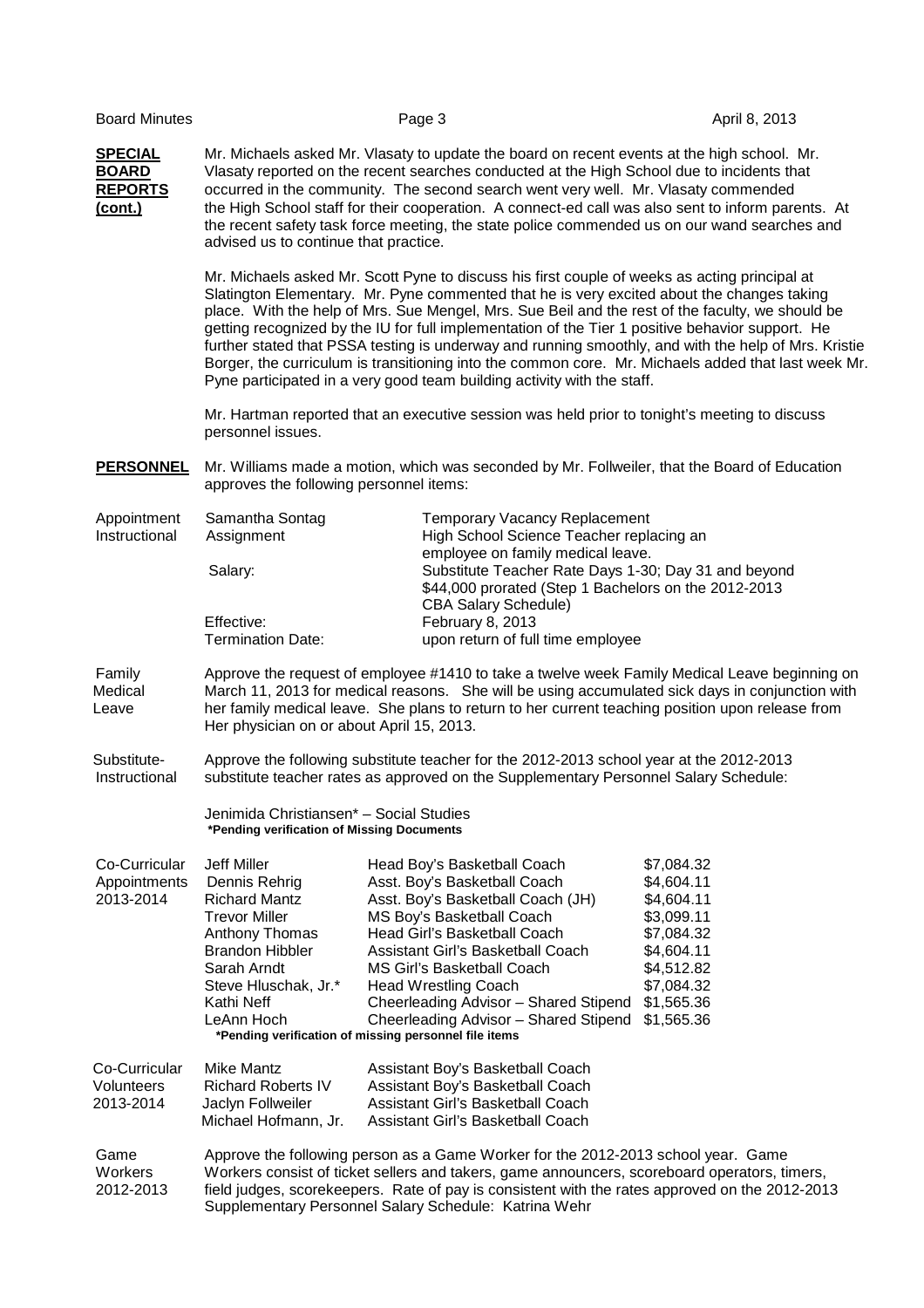| <b>Board Minutes</b>                                                                            | Page 4                                                                                                                                                                                                                                                                                                                                                                                                                                                                                                                                             | April 8, 2013 |
|-------------------------------------------------------------------------------------------------|----------------------------------------------------------------------------------------------------------------------------------------------------------------------------------------------------------------------------------------------------------------------------------------------------------------------------------------------------------------------------------------------------------------------------------------------------------------------------------------------------------------------------------------------------|---------------|
| <b>PERSONNEL</b><br>(cont.)                                                                     | Mrs. Ganser questioned the family medical leave approval for twelve weeks when it is only<br>for 4 weeks. Mrs. Molitoris and Mr. Michaels commented that you are approved for up to<br>twelve weeks.                                                                                                                                                                                                                                                                                                                                               |               |
|                                                                                                 | YEA:<br>Mr. Distler, Mr. Fedorcha, Mr. Follweiler, Mrs. Ganser, Mr. Green, Mrs. Kulp,<br>Mr. Williams, Mr. Hartman (8)<br>NAY:<br>None $(0)$                                                                                                                                                                                                                                                                                                                                                                                                       |               |
| <b>POLICY</b>                                                                                   | Mr. Fedorcha made a motion, which was seconded by Mrs. Ganser, that the Board of Education<br>approves the following policy items:                                                                                                                                                                                                                                                                                                                                                                                                                 |               |
| Homebound<br>Instruction                                                                        | It is recommended that the Board of Education grant homebound instruction for a $7th$ grade<br>student, Student No. 1890174, for five hours per week, effective March 5, 2013 and<br>continuing until approximately April 16, 2013.                                                                                                                                                                                                                                                                                                                |               |
| <b>Field Trips</b><br>Senior Class                                                              | Senior Class Trip - High School - Six Flags Great Adventure - Jackson, NJ - May 31,<br>2013 - Funded by Class of 2013 and IDEA grant.                                                                                                                                                                                                                                                                                                                                                                                                              |               |
|                                                                                                 | YEA:<br>Mr. Distler, Mr. Fedorcha, Mr. Follweiler, Mrs. Ganser, Mr. Green, Mrs. Kulp,<br>Mr. Williams, Mr. Hartman (8)<br>NAY:<br>None $(0)$                                                                                                                                                                                                                                                                                                                                                                                                       |               |
| <b>CONFER-</b><br><b>ENCES</b>                                                                  | Mr. Williams made a motion, which was seconded by Mr. Distler, that the Board of<br>Education approve the following conferences:                                                                                                                                                                                                                                                                                                                                                                                                                   |               |
|                                                                                                 | Michele Dotta - Positive Behavior Support Network Implementers' Forum - May 29-30, 2013 -<br>Hershey, PA - Registration - \$50.00, Lodging - \$143.00 - Total Approximate Cost: \$193.00 -<br>Funding: Special Education Director's Budget                                                                                                                                                                                                                                                                                                         |               |
|                                                                                                 | Suzanne Mengel - Positive Behavior Support Network Implementers' Forum - May 29-30, 2013<br>- Hershey, PA - Registration - \$50.00, Lodging - \$143.00, Travel - \$56.40 - Total Approximate<br>Cost: \$249.40 - Funding: Special Education Director's Budget                                                                                                                                                                                                                                                                                      |               |
|                                                                                                 | Ellen Yenser - Positive Behavior Support Network Implementers' Forum - May 29-30, 2013 -<br>Hershey, PA - Registration - \$50.00, Lodging - \$143.00, Travel - \$49.80 - Total Approximate<br>Cost: \$242.80 - Funding: Special Education Director's Budget                                                                                                                                                                                                                                                                                        |               |
|                                                                                                 | Amy Zeiser - Positive Behavior Support Network Implementers' Forum - May 29-30, 2013 -<br>Hershey, PA - Registration - \$50.00, Lodging - \$143.00 - Total Approximate Cost: \$193.00 -<br><b>Funding: Special Education Director's Budget</b>                                                                                                                                                                                                                                                                                                     |               |
|                                                                                                 | YEA:<br>Mr. Distler, Mr. Fedorcha, Mr. Follweiler, Mrs. Ganser, Mr. Green, Mrs. Kulp,<br>Mr. Williams, Mr. Hartman (8)<br>NAY:<br>None $(0)$                                                                                                                                                                                                                                                                                                                                                                                                       |               |
| <b>CURRIC-</b><br><b>ULUM AND</b>                                                               | Mr. Fedorcha made a motion, which was seconded by Mrs. Kulp, that the Board of<br>Education approve the following curriculum and instruction items:                                                                                                                                                                                                                                                                                                                                                                                                |               |
| <b>INSTRUC-</b><br><b>TION</b><br><b>Facilities</b><br>Plan<br>Committee<br>Report<br>2013-2014 | <b>RESOLVED:</b> It is recommended that the Northern Lehigh School District Board of<br>Directors approve the 2013-2014 Facilities Plan Committee Report that was adopted by<br>the CLIU Facilities Plan Committee on February 22, 2013. In addition, the Board<br>reaffirms its commitment to the original construct of the Facilities Planning, approved<br>November 1, 1989, which consists of a series of prioritized inquiries to be considered<br>in determining future locations of the CLIU and school district special education classes. |               |
| <b>CLIU</b><br>Driver<br>Education<br>Program                                                   | Approve to authorize proper officials to ratify a contractual agreement between the Northern<br>Lehigh School District and the Carbon Lehigh Intermediate Unit #21 to continue the Driver<br>Education Program in our district at a cost of \$2,000.00 no change in cost over last year,<br>effective July 1, 2013 through June 30, 2014.                                                                                                                                                                                                          |               |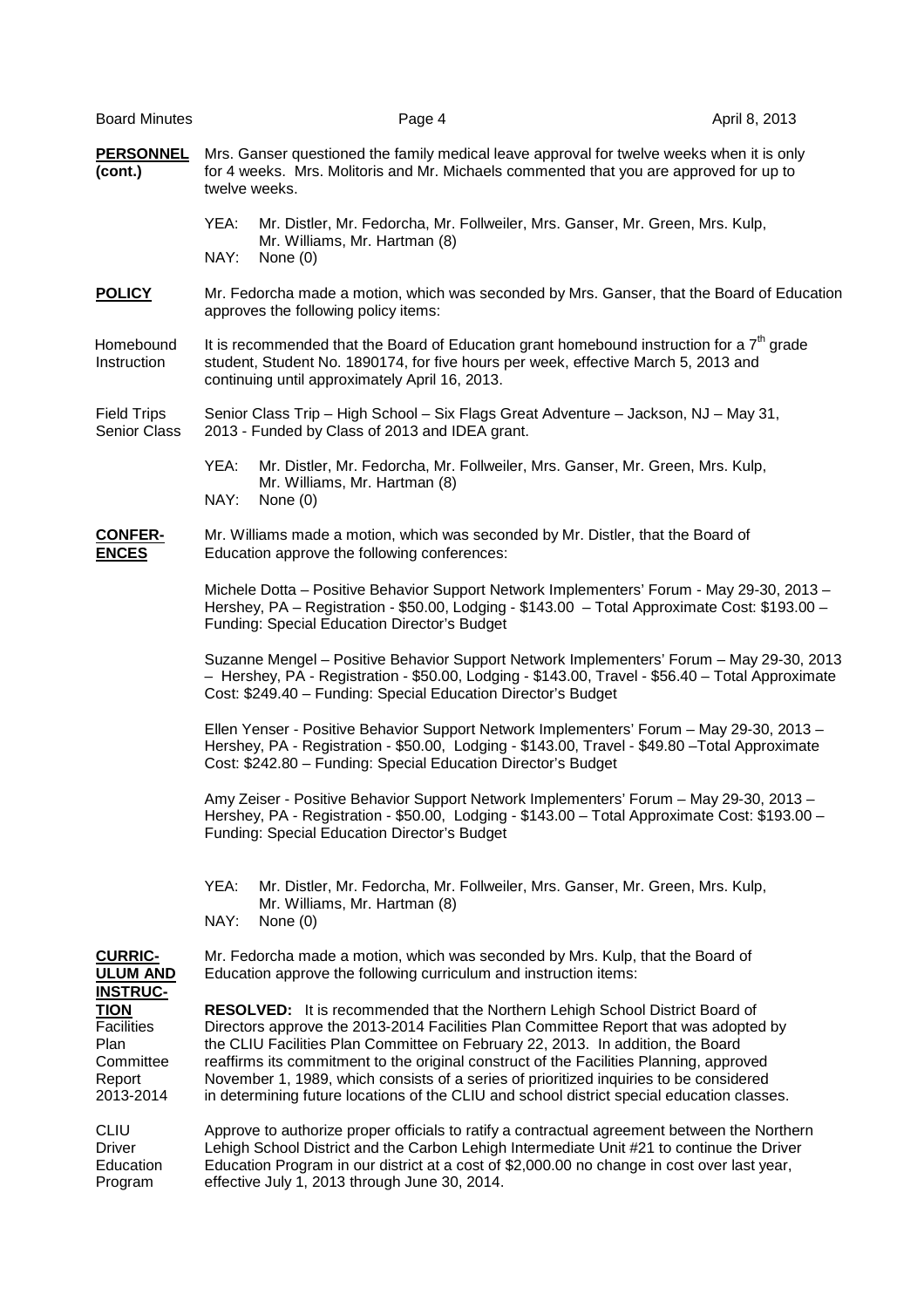Board Minutes **Page 5** April 8, 2013

|            | <b>CURRIC-</b><br><b>ULUM AND</b><br><b>INSTRUC-</b><br><b>TION</b><br><u>(cont.)</u><br>Non-<br>Resident | Approve the request of the parents of a first grade student at Peters Elementary School,<br>who are moving out of the school district at the end of April, to allow their student to finish<br>the 2012-2013 school year in Northern Lehigh School District in accordance with school board                                                                                                                                                                                                                                                                                                                                                                       |  |
|------------|-----------------------------------------------------------------------------------------------------------|-------------------------------------------------------------------------------------------------------------------------------------------------------------------------------------------------------------------------------------------------------------------------------------------------------------------------------------------------------------------------------------------------------------------------------------------------------------------------------------------------------------------------------------------------------------------------------------------------------------------------------------------------------------------|--|
| <b>PDE</b> | <b>Students</b><br>E-Signature<br>Agreement                                                               | policy #202.<br>Approve the resolution to allow Northern Lehigh School District to participate in the<br>Pennsylvania Department of Education's e-signature program which will allow us to enter<br>into any and all contracts, agreements, grants and/or licenses with the Pennsylvania<br>Department of Education using an electronic signature thereby saving on paper and<br>postage.                                                                                                                                                                                                                                                                         |  |
|            |                                                                                                           | YEA:<br>Mr. Distler, Mr. Fedorcha, Mr. Follweiler, Mrs. Ganser, Mr. Green, Mrs. Kulp,<br>Mr. Williams, Mr. Hartman (8)<br>NAY:<br>None $(0)$                                                                                                                                                                                                                                                                                                                                                                                                                                                                                                                      |  |
|            | <b>NEW</b><br><b>BUSINESS</b>                                                                             | Mrs. Ganser made a motion, which was seconded by Mr. Williams, that the Board of<br>Education approves the following new business items:                                                                                                                                                                                                                                                                                                                                                                                                                                                                                                                          |  |
|            | Resolution<br>Urging Pension presented.<br>Reform                                                         | RESOLVED, the Board of Education approves the Resolution Urging Pension Reform, as                                                                                                                                                                                                                                                                                                                                                                                                                                                                                                                                                                                |  |
|            | Resolution<br>PlanCon                                                                                     | RESOLVED, the Board of Education approves the Resolution Urging Increased State<br>Funding for School Construction and Renovation Projects, as presented.                                                                                                                                                                                                                                                                                                                                                                                                                                                                                                         |  |
|            | Resolution<br>Reform of<br>Charter<br>School<br>Funding<br>Formulas                                       | RESOLVED, the Board of Education approves the Resolution calling for Reform of the<br>Commonwealth's Charter and Cyber Charter School Funding Formulas, as presented.                                                                                                                                                                                                                                                                                                                                                                                                                                                                                             |  |
|            |                                                                                                           | YEA:<br>Mr. Distler, Mr. Fedorcha, Mr. Follweiler, Mrs. Ganser, Mr. Green, Mrs. Kulp,<br>Mr. Williams, Mr. Hartman (8)<br>NAY:<br>None $(0)$                                                                                                                                                                                                                                                                                                                                                                                                                                                                                                                      |  |
|            | <b>FINANCIAL</b>                                                                                          | Mr. Follweiler made a motion, which was seconded by Mr. Fedorcha, that the Board of<br>Education approves the following financial items:                                                                                                                                                                                                                                                                                                                                                                                                                                                                                                                          |  |
|            | Financial<br>Reports                                                                                      | Approve the Following Financial Reports:<br>General Fund months of February and March<br>NLHS Student Activities and Scholarship Account month of February                                                                                                                                                                                                                                                                                                                                                                                                                                                                                                        |  |
|            | List of Bills                                                                                             | Approve the Following List of Bills:<br>General Fund months of March and April<br>Refreshment Stand month of March<br>Cafeteria Fund month of March                                                                                                                                                                                                                                                                                                                                                                                                                                                                                                               |  |
|            | <b>CLIU Power</b><br>School<br>Agreement<br>2013-2018                                                     | Authorize administration to enter into an agreement with Carbon Lehigh Intermediate Unit<br>#21 to continue serving the district's student information system needs with Pearson (formerly<br>Apple) PowerSchool. The effective date of this agreement is July 1, 2013 and will be in effect for<br>5 years and thereafter will automatically renew for successive one year terms. First year usage<br>fee is \$24,225.00 and is based on 1,900 students at a cost of \$12.75 annually per student.<br>Usage fees are subject to increase based on current prices with the guarantee that the usage<br>fee will not increase more than 3% from the previous year. |  |
|            |                                                                                                           | YEA:<br>Mr. Distler, Mr. Fedorcha, Mr. Follweiler, Mrs. Ganser, Mr. Green, Mrs. Kulp,<br>Mr. Williams, Mr. Hartman (8)<br>NAY:<br>None $(0)$                                                                                                                                                                                                                                                                                                                                                                                                                                                                                                                      |  |